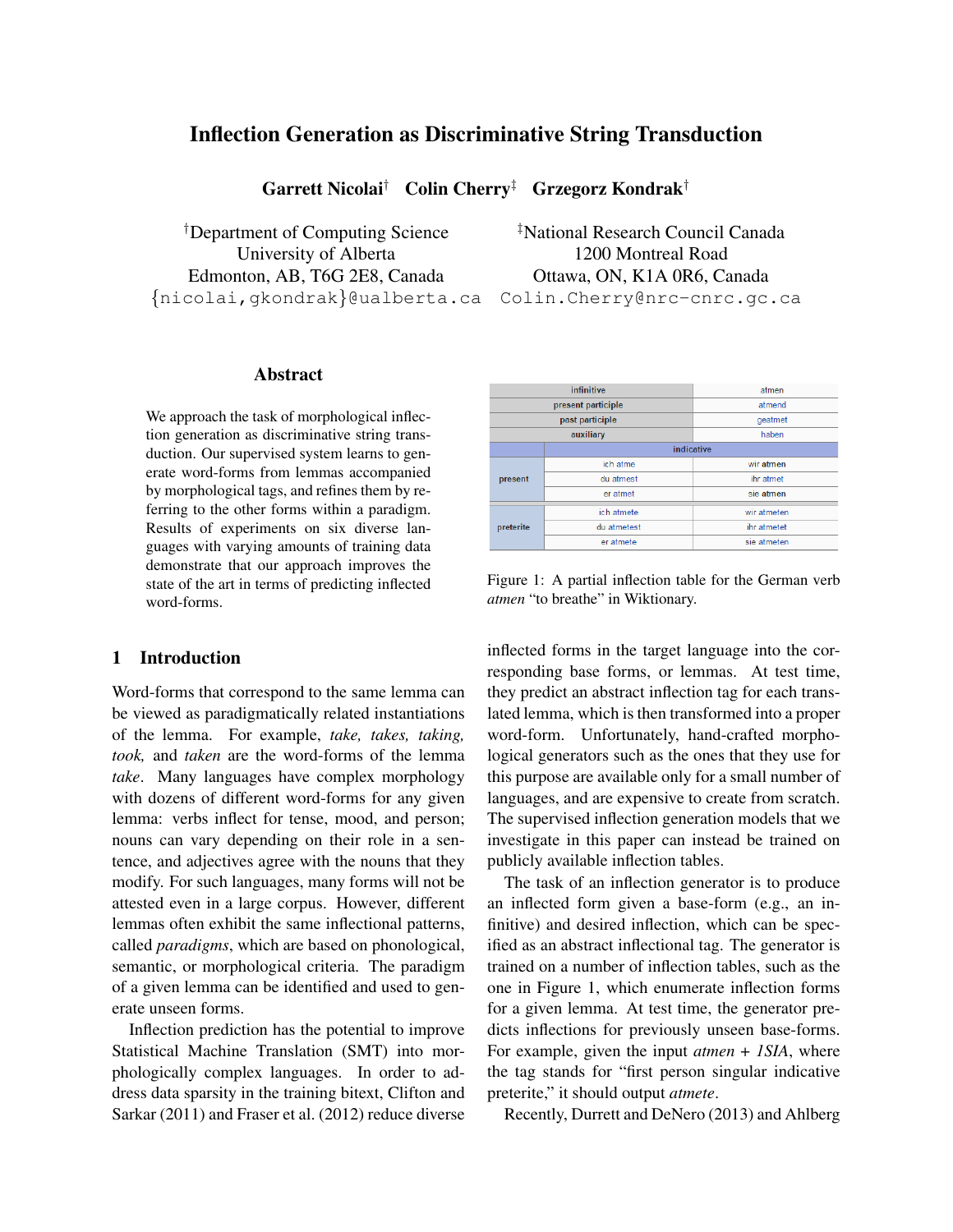et al. (2014) have proposed to model inflection generation as a two-stage process: an input base-form is first matched with rules corresponding to a paradigm seen during training, which is then used to generate all inflections for that base-form simultaneously. Although their methods are quite different, both systems account for paradigm-wide regularities by creating rules that span all inflections within a paradigm. We analyze both approaches in greater detail in Section 2.

In this paper, we approach the task of supervised inflection generation as discriminative string transduction, in which character-level operations are applied to transform a lemma concatenated with an inflection tag into the correct surface word-form. We carefully model the transformations carried out for a single inflection, taking into account source characters surrounding a rule, rule sequence patterns, and the shape of the resulting inflected word. To take advantage of paradigmatic regularities, we perform a subsequent reranking of the top  $n$  word-forms produced by the transducer. In the reranking model, soft constraints capture similarities between different inflection slots within a table. Where previous work leveraged large, rigid rules to span paradigms, our work is characterized by small, flexible rules that can be applied to any inflection, with features determining what rule sequence works best for each pairing of a base-form with an inflection.

Since our target application is machine translation, we focus on maximizing inflection form accuracy, rather than complete table accuracy. Unlike previous work, which aims at learning linguisticallycorrect paradigms from crowd-sourced data, our approach is designed to be robust with respect to incomplete and noisy training data, which could be extracted from digital lexicons and annotated corpora. We conduct a series of experiments which demonstrate that our method can accurately learn complex morphological rules in languages with varying levels of morphological complexity. In each experiment we either match or improve over the state of the art reported in previous work. In addition to providing a detailed comparison of the available inflection prediction systems, we also contribute four new inflection datasets composed of Dutch and French verbs, and Czech verbs and nouns, which are made available for future research.

## 2 Inflection generation

Durrett and DeNero (2013) formulate the specific task of supervised generation of inflected forms for a given base-form based on a large number of training inflection tables, while Ahlberg et al. (2014) test their alternative method on the same Wiktionary dataset. In this section, we compare their work to our approach with respect to the following three subtasks:

- 1. character-wise alignment of the word-forms in an inflection table (Section 2.1),
- 2. extraction of rules from aligned forms (2.2),
- 3. matching of rules to new base-forms (2.3).

### 2.1 Table alignment

The first step in supervised paradigm learning is the alignment of related inflected forms in a table. Though technically a multiple-alignment problem, this can also be addressed by aligning each inflected form to a base-form. Durrett & DeNero do exactly this, aligning each inflection to the base with a paradigm-aware, position-dependent edit distance. Ahlberg et al. use finite-state-automata to implement a multiple longest-common-subsequence (LCS) alignment, avoiding the use of an explicit base-form. Both systems leverage the intuition that character alignment is mostly a problem of aligning those characters that remain unchanged throughout the inflection table.

Our alignment approach differs from previous work in that we use an EM-driven, many-to-many aligner. Instead of focusing on unchanged characters within a single paradigm, we look for small multi-character operations that have statistical support across all paradigms. This includes operations that simply copy their source into the target, leaving the characters unchanged.

## 2.2 Rule extraction

The second step involves transforming the character alignments into inflection rules. Both previous efforts begin addressing this problem in the same way: by finding maximal, contiguous spans of changed characters, in the base-form for Durrett & DeNero, and in the aligned word-forms for Ahlberg et al. Given those spans, the two methods diverge quite substantially. Durrett & DeNero extract a rule for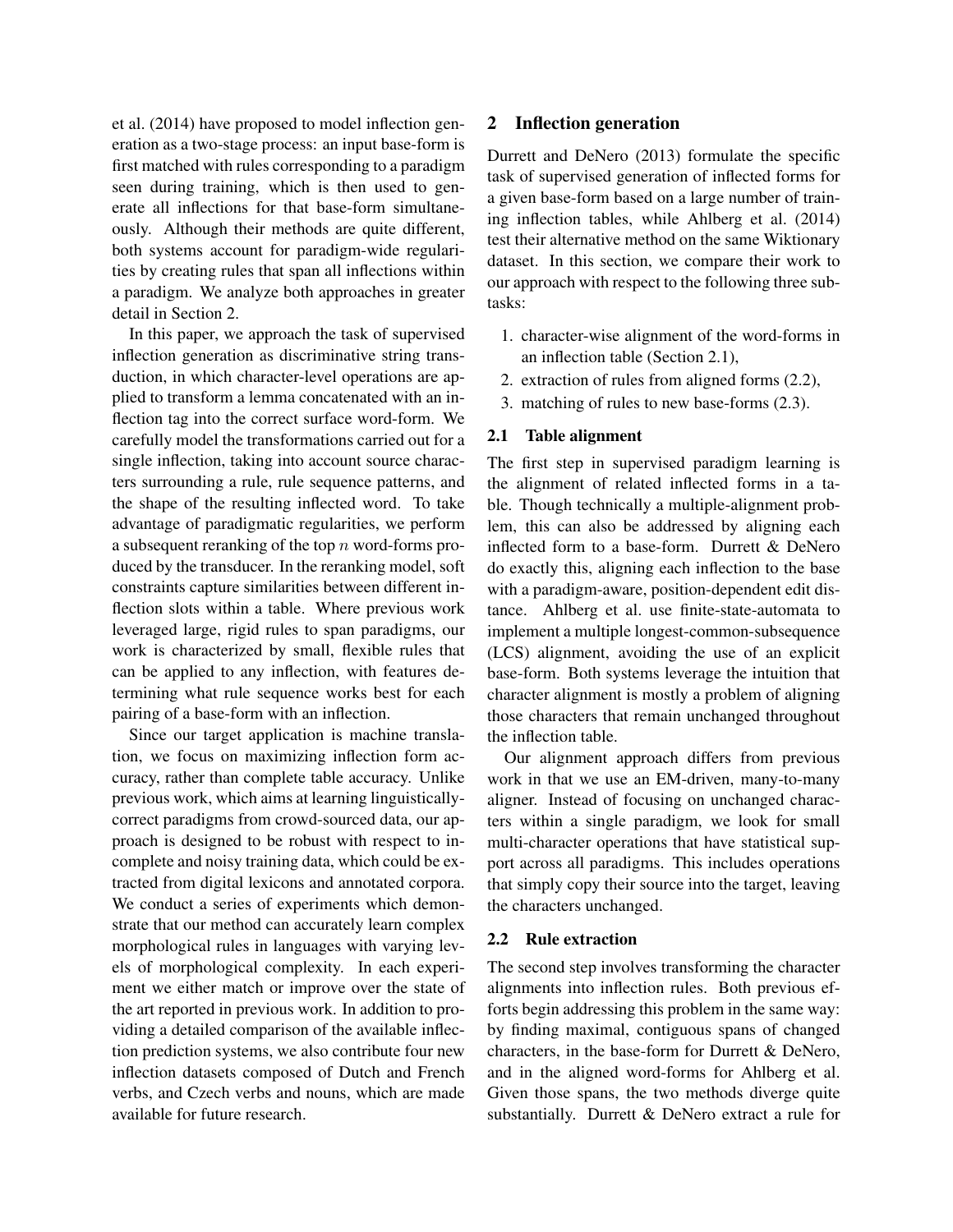| a) |                                                                                                                                                                                              |   |                         |   |              | schleiche             |              |              |         |     | n    |
|----|----------------------------------------------------------------------------------------------------------------------------------------------------------------------------------------------|---|-------------------------|---|--------------|-----------------------|--------------|--------------|---------|-----|------|
|    |                                                                                                                                                                                              | S | C                       | h | $\mathbf{I}$ | e                     | -i           | C            | h       | e e |      |
|    |                                                                                                                                                                                              | S | $\mathsf{C}$            |   | $h$          |                       | i.           | $\mathsf{C}$ | h       |     |      |
| g  | e                                                                                                                                                                                            | S | $\overline{\mathbf{C}}$ |   | $h$          |                       | $\mathbf{I}$ | $\mathsf{C}$ | h       | e   | n    |
| b) |                                                                                                                                                                                              |   |                         |   |              |                       | c)           |              |         |     |      |
|    |                                                                                                                                                                                              |   |                         |   |              | \$ $x_1$ e $x_2$ en\$ |              |              | \$      | e   | en\$ |
|    |                                                                                                                                                                                              |   | $\zeta$ $x_1$ e         |   |              | $x_2$ e\$             |              |              | \$      | e   | e\$  |
|    |                                                                                                                                                                                              |   | $\zeta$ $x_1$           |   |              | $x_2$ \$              |              |              | $\zeta$ |     | \$   |
|    |                                                                                                                                                                                              |   |                         |   |              |                       |              |              |         |     | en\$ |
| d) | $x_2$ en\$<br>\$ge<br>$\zeta$ ge $x_1$<br>$  $ e $  $ en\$ $  $ en\$ $  $ en\$ $  $ s $  $ c $  $ h $  $<br>∥ e i<br>Ħ<br>$ en$$   e\$   <br>ا \$_ا<br> s <br>$\mathsf{C}$<br>\$ge<br>h<br>e |   |                         |   |              |                       |              |              |         |     |      |

Figure 2: Competing strategies for rule extraction: (a) an aligned table; (b) a table-level rule; (c) vertical rules; (d) atomic rules. \$ is a word boundary marker.

each *changed* span, with the rule specifying transformations to perform for each inflection. Ahlberg et al. instead replace each *unchanged* span with a variable, creating a single rule that specifies complete inflections for the entire table. The latter approach creates larger rules, which are easier to interpret for a linguist, but are less flexible, and restrict information sharing across paradigms.

We move in the opposite direction by extracting a rule for each minimal, multi-character transformation identified by our aligner, with no hard constraint on what rules travel together across different inflections. We attempt to learn atomic character transformations, which extends the flexibility of our rules at the cost of reduced interpretability.

The differences in rule granularity are illustrated on the German verb *schleichen* "to sneak" in Figure 2. The single rule of Ahlberg et al. comprises three vertical rules of Durrett & DeNero, which in turn correspond to eleven atomic rules in our system. Note that this is a simplification, as alignments and word boundary markers vary across the three systems.

### 2.3 Rule selection

The final component of an inflection generation system is a mechanism to determine what rules to apply to a new base-form, in order to generate the inflected forms. The strongest signal for this task comes from learning how the training base-forms use the rules. With their highly restrictive rules, Ahlberg et al. can afford a simple scheme, keeping an index that associates rules with base-forms, and employing a longest suffix match against this index to assign rules to new base-forms. They also use the corpus frequency of the inflections that would be created by their rules as a rule-selection feature. Durrett & DeNero have much more freedom, both in what rules can be used together and in where each rule can be applied. Therefore, they employ a more complex semi-Markov model to assign rules to spans of the base-form, with features characterizing the  $n$ -gram character context surrounding the source side of each rule.

Since our rules provide even greater flexibility, we model rule application very carefully. Like Durrett & DeNero, we employ a discriminative semi-Markov model that considers source character context, and like Ahlberg et al., we use a corpus to reevaluate predictions. In addition, we model rule sequences, and the character-shape of the resulting inflected form. Note that our rules are much more general than those of our predecessors, which makes it easy to get statistical support for these additional features. Finally, since our rules are not bound by paradigm structure, we employ a reranking step to account for intra-paradigm regularities.

## 3 Discriminative Transduction

In this section, we describe the details of our approach, including the affix representation, the string alignment and transduction, and the paradigm reranking.

#### 3.1 Affix representation

Our inflection generation engine is a discriminative semi-Markov model, similar to a monotonic phrasebased decoder from machine translation (Zens and Ney, 2004). This system cannot insert characters, except as a part of a phrasal substitution, so when inflecting a base form, we add an abstract affix representation to both provide an insertion site and to indicate the desired inflection.

Abstract tags are separated from their lemmas with a single '+' character. Marking the morpheme boundary in such a way allows the transducer to gen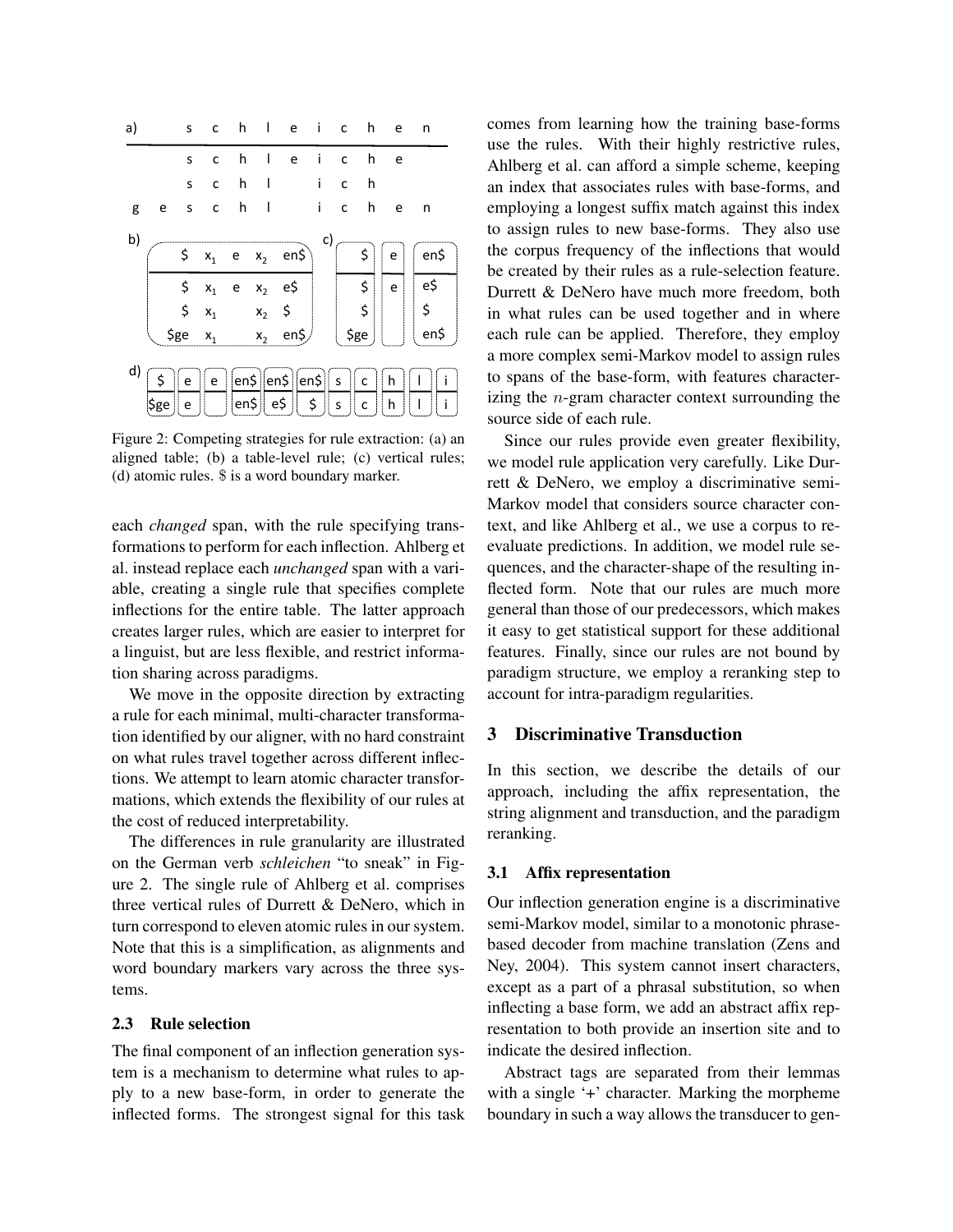eralize the context of a morpheme boundary. For example, the third person singular indicative present of the verb *atmen* is represented as *atmen+3SIE*. We use readable tags throughout this paper, but they are presented to the transducer as indivisible units; it cannot translate them character-by-character.

German and Dutch past participles, as well as several Czech inflections, are formed by circumfixation, a special process of simultaneous prefixation and suffixation. We represent such inflections with separate copies of the circumfix tag before and after the lemma. For example, the past participle *gebracht* "brought" is represented as *PPL+bringen+PPL*. In the absence of language-specific information regarding the set of inflections that involve circumfixation, the system can learn to transduce particular affixes into empty strings.

During development, we experimented with an alternative method, in which affixes are represented by a default allomorph. Allomorphic representations have the potential advantage of reducing the complexity of transductions by the virtue of being similar to the correct form of the affix. However, we found that allomorphic affixes tend to obfuscate differences between distinct inflections, so we decided to employ abstract tags instead.

#### 3.2 String transduction

We perform string transduction adapting the tool DIRECTL+, originally designed for grapheme-tophoneme conversion (Jiampojamarn et al., 2010). DIRECTL+ is a feature-rich, discriminative character transducer, which searches for a model-optimal sequence of character transformation rules for its input. The core of the engine is a dynamic programming algorithm capable of transducing many consecutive characters in a single operation, also known as a semi-Markov model. Using a structured version of the MIRA algorithm (McDonald et al., 2005), training attempts to assign weights to each feature so that its linear model separates the gold-standard derivation from all others in its search space.

DIRECTL+ uses a number of feature templates to assess the quality of a rule: source context, target  $n$ -gram, and joint  $n$ -gram features. Context features conjoin the rule with indicators for all source character n-grams within a fixed window of where the rule is being applied. Target  $n$ -grams provide indicators on target character sequences, describing the shape of the target as it is being produced, and may also be conjoined with our source context features. Joint n-grams build indicators on rule sequences, combining source and target context, and memorizing frequently-used rule patterns. Durrett & DeNero also use source context features, but we are the first group to account for features that consider rule sequences or target word shape.

Following Toutanova and Cherry (2009), we modify the out-of-the-box version of DIRECTL+ by implementing an abstract copy feature that indicates when a rule simply copies its source characters into the target, e.g.  $p \rightarrow p$ . The copy feature has the effect of biasing the transducer towards preserving the base-form within the inflected form.

In addition to the general model that is trained on all inflected word-forms, we derive tag-specific models for each type of inflection. Development experiments showed the general model to be slightly more accurate overall, but we use both types of models in our reranker.

## 3.3 String alignment

DIRECTL+ training requires a set of aligned pairs of source and target strings. The alignments account for every input and output character without the use of insertion. Derivations that transform the input substrings into the desired output substrings are then extracted from the alignments.

We induce the alignments by adapting the M2M aligner of (Jiampojamarn et al., 2007), which uses Expectation-Maximization to maximize the joint likelihood of its input under a pairwise alignment scheme. Previous work creates alignments based upon entire inflection tables, while ours considers each inflection paired with its base form independently. M2M goes beyond linking single characters by aligning entire substrings instead. In practice, the base-form serves as a pivot for the entire inflection table, leading to consistent multiple alignments.

We modify the M2M aligner to differentiate between stems and affixes. The alignments between stem letters rarely require more than a 2-2 alignment. A single tag, however, must align to an entire affix, which may be composed of four or more letters. The distinction allows us to set different substring length limits for the two types.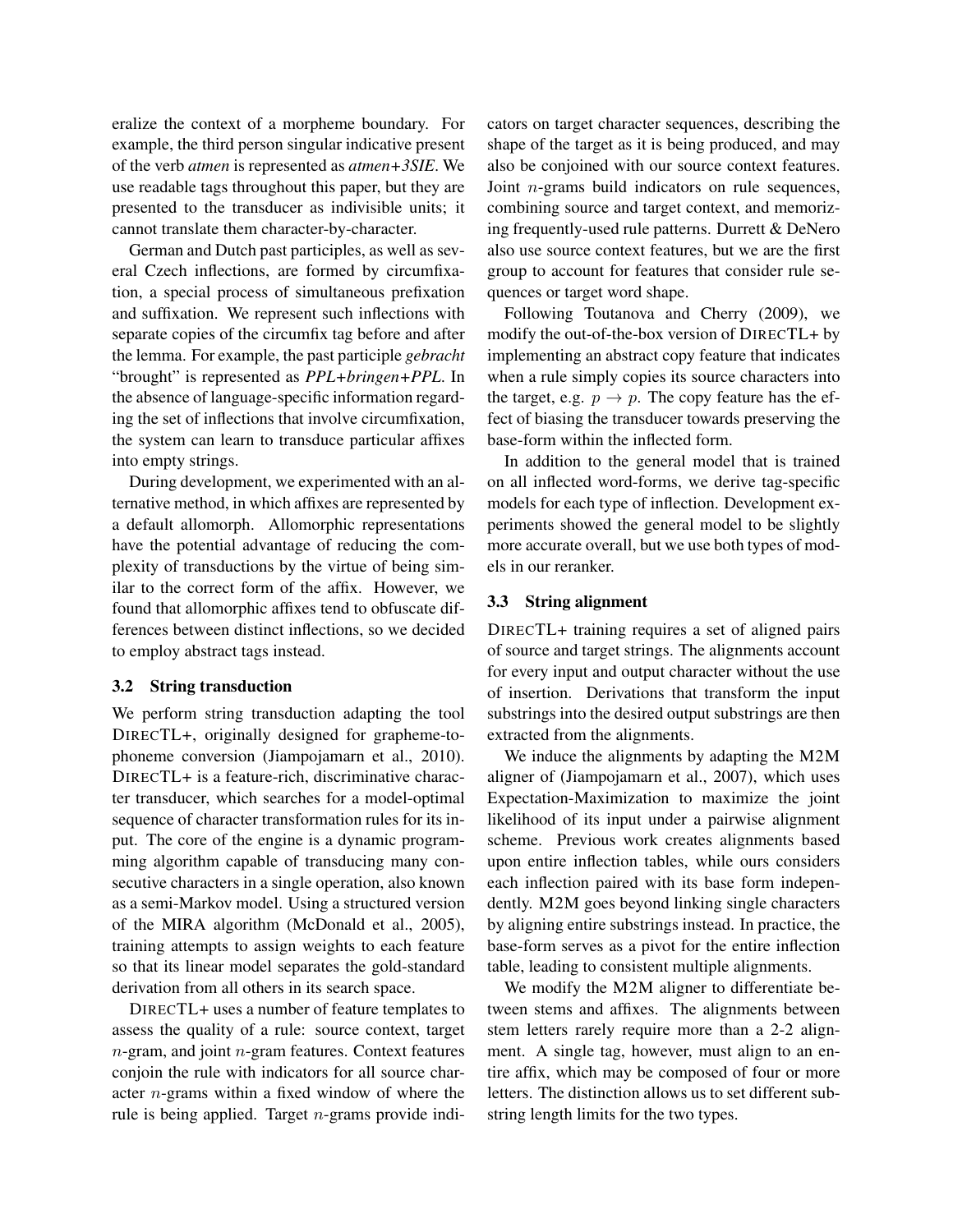In order to encourage alignments between identical letters, we augment the training set by pairing each inflected form with itself. In addition, we modify the aligner to generalize the identity alignments into a single operation, which corresponds to the copy feature described in Section 3.2.

## 3.4 Reranking

Morphological processes such as stem changes tend to be similar across different word-forms of the same lemma. In order to take advantage of such paradigmatic consistency, we perform a reranking of the nbest word-forms generated by DIRECTL+. The correct form is sometimes included in the n-best list, but with a lower score than an incorrect form. We propose to rerank such lists on the basis of features extracted from the 1-best word-forms generated for other inflection slots, the majority of which are typically correct.

We perform reranking with the Liblinear SVM (Fan et al., 2008), using the method of Joachims (2002). An initial inflection table, created to generate reranking features, is composed of 1-best predictions from the general model. For each inflection, we then generate lists of candidate forms by taking the intersection of the  $n$ -best lists from the general and the tag-specific models.

In order to generate features from our initial inflection table, we make pairwise comparisons between a prediction and each form in the initial table. We separate stems from affixes using the alignment. Our three features indicate whether the compared forms share the same stem, the same affix, and the same surface word-form, respectively. We generate a feature vector for each aligned pair of related word-forms, such as past participle vs. present participle. In addition, we include as features the confidence scores generated by both models.

Two extra features are designed to leverage a large corpus of raw text. A binary indicator feature fires if the generated form occurs in the corpus. In order to model the phonotactics of the language, we also derive a 4-gram character language model from the same corpus, and include as a feature the normalized log-likelihood of the predicted form.

| Language / POS       | <b>Set</b> | Base forms        | Infl. |
|----------------------|------------|-------------------|-------|
| German Nouns         | DE-N       | 2764              | 8     |
| German Verbs         | DE-V       | 2027              | 27    |
| Spanish Verbs        | ES-V       | 4055              | 57    |
| <b>Finnish Nouns</b> | $FI-N$     | 6400 <sup>1</sup> | 28    |
| Finnish Verbs        | $FI-V$     | 7249              | 53    |
| Dutch Verbs          | NL-V       | 11200             | 9     |
| French Verbs         | FR-V       | 6957              | 48    |
| <b>Czech Nouns</b>   | $CZ-N$     | 21830             | 17    |
| Czech Verbs          | $CZ-V$     | 4435              | 54    |

Table 1: The number of base forms and inflections for each dataset.

## 4 Experiments

We perform five experiments that differ with respect to the amount and completeness of training data, and whether the training is performed on individual word-forms or entire inflection tables. We follow the experimental settings established by previous work, as much as possible.

The parameters of our transducer and aligner were established on a development set of German nouns and verbs, and kept fixed in all experiments. We limit stem alignments to 2-2, affix alignments to 2- 4, source context to 8 characters, joint n-grams to 5 characters, and target Markov features to 2 characters.

#### 4.1 Inflection data

We adopt the Wiktionary inflection data made available by Durrett and DeNero (2013), with the same training, development, and test splits. The development and test sets contain 200 inflection tables each. and the training sets consist of the remaining data. Table 1 shows the total number of tables in each language set. We convert their inflectional information to abstract tags for input to our transducer.

We augment the original five datasets with four new sets: Dutch verbs from the CELEX lexical database (Baayen et al., 1995), French verbs from Verbiste, an online French conjugation dictionary<sup>2</sup>, and Czech nouns and verbs from the Prague Dependency Treebank (Böhmová et al., 2003). For each of

<sup>&</sup>lt;sup>1</sup>Durrett & DeNero report 40589 forms, but only use 6000 for training, and 200 each for development and testing 2 http://perso.b2b2c.ca/sarrazip/dev/verbiste.html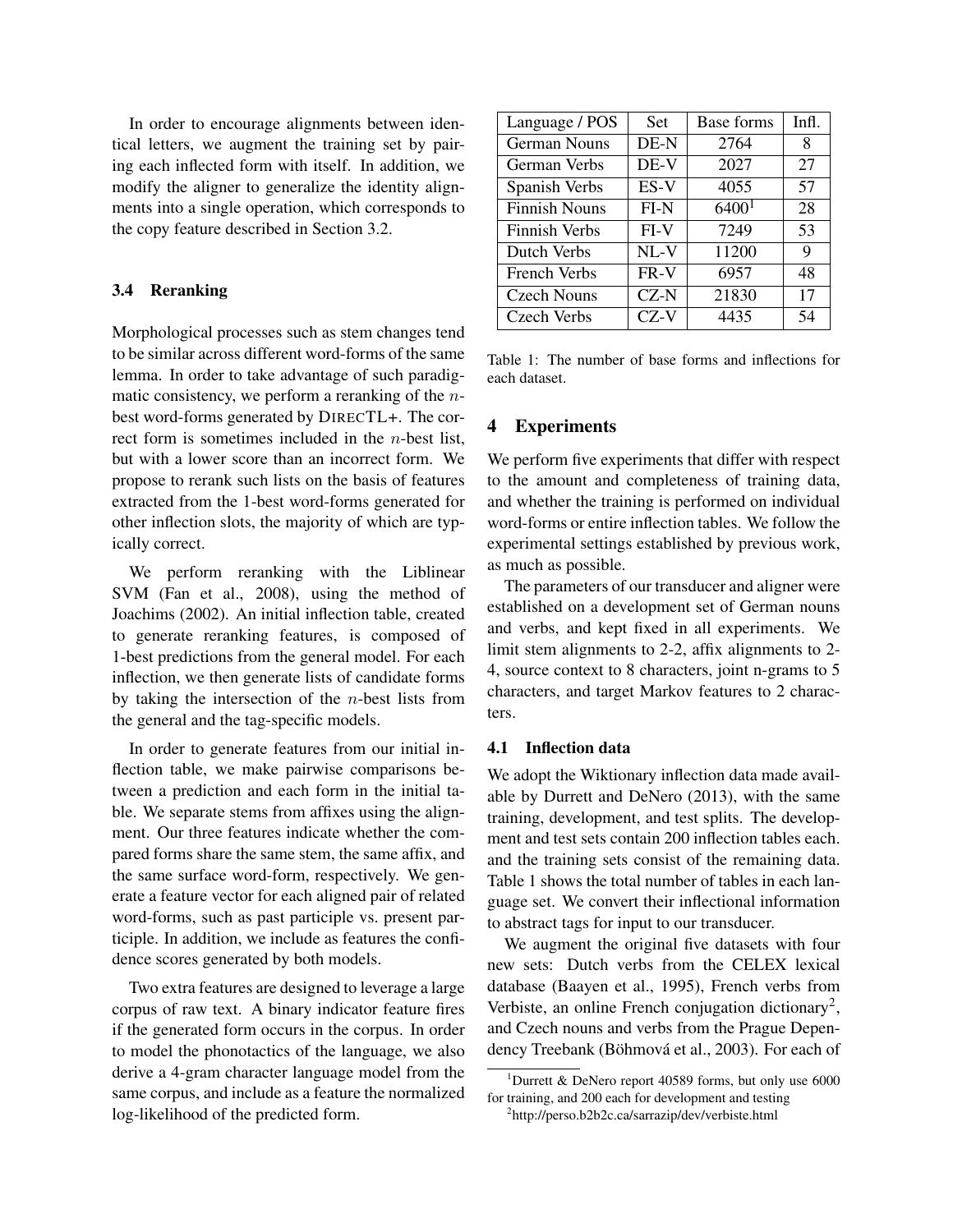| Case       | Singular      | Plural         |
|------------|---------------|----------------|
| Nominative | Buch          | <b>Bücher</b>  |
| Accusative | Buch          | Bücher         |
| Dative     | Buch          | <b>Büchern</b> |
| Genitive   | <b>Buches</b> | <b>Bücher</b>  |

Table 2: All word-forms of the German noun *Buch*.

these sets, the training data is restricted to 80% of the inflection tables listed in Table 1, with 10% each for development and testing. Each lemma inflects to a finite number of forms that vary by part-of-speech and language (Table 1); German nouns inflect for number and case (Table 2), while French, Spanish, German, and Dutch verbs inflect for number, person, mood, and tense.

We extract Czech data from the Prague Dependency Treebank, which is fully annotated for morphological information. This dataset contains few complete inflection tables, with many lemmas represented by a small number of word-forms. For this reason, it is only suitable for one of our experiments, which we describe in Section 4.5.

Finnish has a morphological system that is unlike any of the Indo-European languages. There are 15 different grammatical cases for nouns and adjectives, while verbs make a number of distinctions, such as conditional vs. potential, and affirmative vs. negative. We derive separate models for two noun classes (singular and plural), and six verb classes (infinitive, conditional, potential, participle, imperative, and indicative). This is partly motivated by the number of individual training instances for Finnish, which is much larger than the other languages, but also to take advantage of the similarities within classes.

For the reranker experiments, we use the appropriate Wikipedia language dump. The number of tokens in the corpora is approximately 77M for Czech, 200M for Dutch, 6M for Finnish, 425M for French, 550M for German, and 400M for Spanish.

### 4.2 Individual inflections

In the first experiment, we test the accuracy of our basic model which excludes our reranker, and therefore has no access to features based on inflection tables or corpus counts. Table 3 compares our results

| Set    | DDN     | Ours | 10-best |
|--------|---------|------|---------|
| DE-V   | 94.8    | 97.5 | 99.8    |
| DE-N   | 88.3    | 88.6 | 98.6    |
| ES-V   | 99.6    | 99.8 | 100     |
| $FI-V$ | 97.2    | 98.1 | 99.9    |
| FI-N   | 92.1    | 93.0 | 99.0    |
| NL-V   | $90.5*$ | 96.1 | 99.4    |
| FR-V   | 98.8*   | 99.2 | 99.7    |

Table 3: Prediction accuracy of models trained and tested on individual inflections.

against the Factored model of Durrett & DeNero (DDN), which also makes an independent prediction for each inflection. The numbers marked with an asterisk were not reported in the original paper, but were generated by running their publicly-available code on our new Dutch and French datasets. For the purpose of quantifying the effectiveness of our reranker, we also include the percentage of correct answers that appear in our 10-best lists.

Our basic model achieves higher accuracy on all datasets, which shows that our refined transduction features are consistently more effective than the source-context features employed by the other system. Naturally, their system, as well as the system of Ahlberg et al., is intended for whole-table scenarios, which we test next.

## 4.3 Complete paradigms

In this experiment, we assume the access to complete inflection tables, as well as to raw corpora. We compare our reranking system to the Joint model of Durrett & DeNero (DDN), which is trained on complete tables, and the full model of Ahlberg et al. (AFH), which is trained on complete tables, and matches forms to rules with aid of corpus counts. Again, we calculated the numbers marked with an asterisk by running the respective implementations on our new datasets.

The results of the experiment are shown in Table 4. Our reranking model outperforms the Joint model of DDN on all sets, and the full model of AFH on most verb sets. Looking across tables to Table 3, we can see that reranking improves upon our independent model on 5 out of 7 sets, and is equivalent on the remaining two sets. However, accord-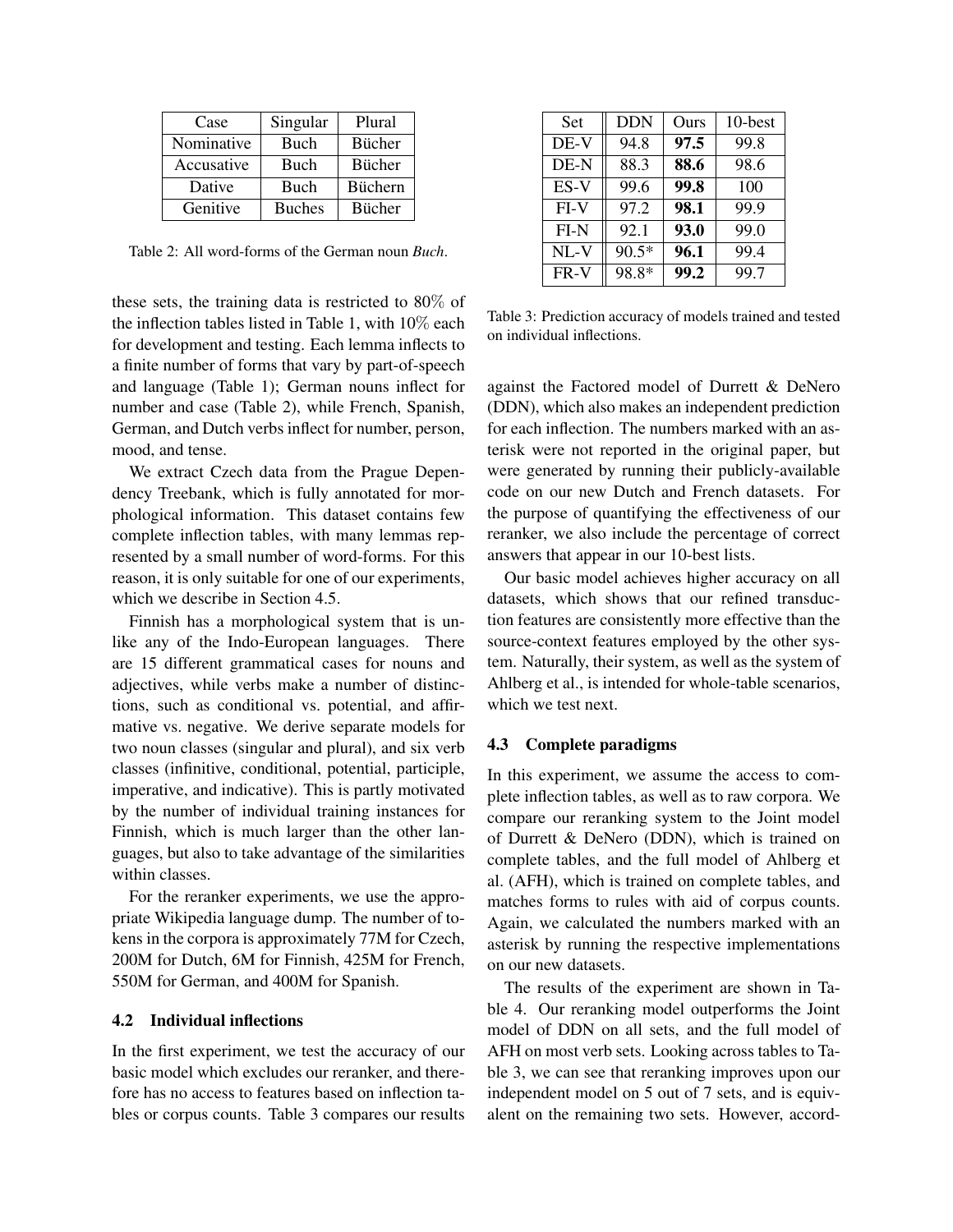| Set    | <b>DDN</b> | AFH     | Ours |
|--------|------------|---------|------|
| DE-V   | 96.2       | 97.9    | 97.9 |
| DE-N   | 88.9       | 91.8    | 89.9 |
| ES-V   | 99.7       | 99.6    | 99.9 |
| $FI-V$ | 96.4       | 96.6    | 98.1 |
| $FI-N$ | 93.4       | 93.8    | 93.6 |
| $NL-V$ | 94.4*      | $87.7*$ | 96.6 |
| FR-V   | 96.8*      | 98.1*   | 99.2 |

Table 4: Individual form accuracy of models trained on complete inflection tables.

ing to single-form accuracy, neither our system nor DDN benefits too much from joint predictions. Table 5 shows the same results evaluated with respect to complete table accuracy.

### 4.4 Incomplete paradigms

In this experiment, we consider a scenario where, instead of complete tables, we have access to some but not all of the possible word-forms. This could occur for example if we extracted our training data from a morphologically annotated corpus. We simulate this by only including in our training tables the forms that are observed in the corresponding raw corpus. We then test our ability to predict the same test forms as in the previous experiments, regardless of whether or not they were observed in the corpus. We also allow a small held-out set of complete tables, which corresponds to the development set. For Durrett & DeNero's method, we include this heldout set in the training data, while for our system, we use it to train the reranker.

The Joint method of DDN and the methods of AFH are incapable of training on incomplete tables, and thus, we can only compare our results against the Factored model of DDN. However, unlike their Factored model, we can then still take advantage of paradigmatic and corpus information, by applying our reranker to the predictions made by our simple model.

The results are shown in Table 6, where we refer to our independent model as *Basic*, and to our reranked system as *Reranked*. The latter outperforms DDN on all sets. Furthermore, even with only partial tables available during training, reranking improves upon our independent model in every

| Set    | <b>DDN</b> | AFH     | Ours |
|--------|------------|---------|------|
| DE-V   | 85.0       | 76.5    | 90.5 |
| DE-N   | 79.5       | 82.0    | 76.5 |
| ES-V   | 95.0       | 98.0    | 99.0 |
| $FI-V$ | 87.5       | 92.5    | 94.5 |
| $FI-N$ | 83.5       | 88.0    | 82.0 |
| $NL-V$ | 79.5*      | $37.7*$ | 82.1 |
| FR-V   | $92.1*$    | 96.0*   | 97.1 |

Table 5: Complete table accuracy of models trained on complete inflection tables.

case.

### 4.5 Partial paradigms

We run a separate experiment for Czech, as the data is substantially less comprehensive than for the other languages. Although the number of 13.0% observed noun forms is comparable to the Finnish case, the percentages in Table 6 refer only to the training set: the test and held-out sets are complete. For Czech, the percentage includes the testing and held-out sets. Thus, the method of Durrett & DeNero and our reranker have access to less training data than in the experiment of Section 4.4.

The results of this experiment are shown in Table 7. Our Basic model outperforms DDN for both nouns and verbs, despite training on less data. However, reranking actually decreases the accuracy of our system on Czech nouns. It appears that the reranker is adversely affected by the lack of complete target paradigms. We leave the full investigation into the effectiveness of the reranker on incomplete data to future work.

#### 4.6 Seed paradigms

Dreyer and Eisner (2011) are particularly concerned with situations involving limited training data, and approach inflection generation as a semi-supervised task. In our last experiment we follow their experimental setup, which simulates the situation where we obtain a small number of complete tables from an expert. We use the same training, development, and test splits to test our system. Due to the nature of our model, we need to set aside a hold-out set for reranking. Thus, rather than training on 50 and 100 tables, we train on 40 and 80, but compare the results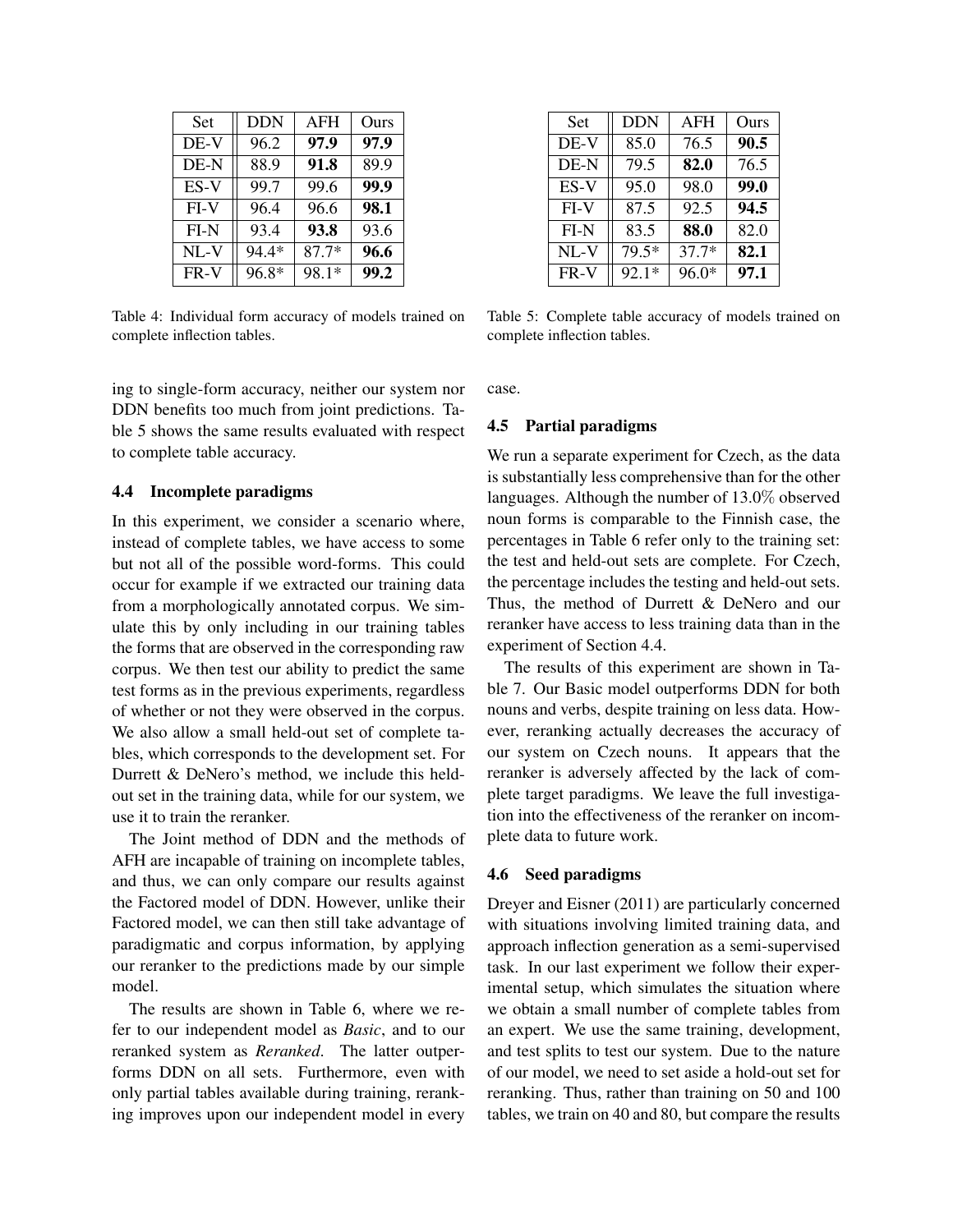| Set    | % of Total | <b>DDN</b> | Ours  |          |  |
|--------|------------|------------|-------|----------|--|
|        |            |            | Basic | Reranked |  |
| DE-V   | 69.2       | 90.2       | 96.2  | 97.9     |  |
| DE-N   | 92.7       | 88.3       | 88.4  | 89.8     |  |
| $ES-V$ | 36.1       | 97.1       | 95.9  | 99.6     |  |
| $FI-V$ | 15.6       | 73.8       | 78.7  | 85.6     |  |
| $FI-N$ | 15.2       | 71.6       | 78.2  | 80.4     |  |
| DU-V   | 50.5       | 89.8       | 94.9  | 96.0     |  |
| FR-V   | 27.6       | 94.6       | 96.6  | 98.9     |  |

Table 6: Prediction accuracy of models trained on observed forms.

with the models trained on 50 and 100, respectively. For reranking, we use the same German corpus as in our previous experiments, but limited to the first 10M words.

The results are shown in Table 8. When trained on 50 seed tables, the accuracy of our models is comparable to both the basic model of Dreyer and Eisner (DE) and the Factored model of DDN, and matches the best system when we add reranking. When trained on 100 seed tables, our full reranking model outperforms the other models.

#### 5 Error analysis

In this section, we analyze several types of errors made by the various systems. Non-word predictions are marked with an asterisk.

German and Dutch are closely-related languages that exhibit similar errors. Many errors involve the past participle, which is often created by circumfixation. For the German verb *verfilmen* "to film," we predict the correct *verfilmt*, while the other systems have *verfilmen*\*, and *geverfilmt*\*, respectively. DDN simply select an incorrect rule for the past participle. AFH choose paradigms through suffix analysis, which fails to account for the fact that verbs that begin with a small set of prefixes, such as *ver-*, do not take a *ge-* prefix. This type of error particularly affects the accuracy of AFH on Dutch because of a number of verbs in our test set that involve infixation for the past participle. Our system uses its source and target-side n-gram features to match these prefixes with their correct representation.

The second type of error is an over-correction by the corpus. The past participle of the verb *dimmen* is

| Set    | $\  \%$ of Total $\ $ DDN |                  | Ours |                  |  |
|--------|---------------------------|------------------|------|------------------|--|
|        |                           |                  |      | Basic   Reranked |  |
| $CZ-N$ | 13.0                      | $91.1$   97.7    |      | 93.5             |  |
| $CZ-V$ | 6.8                       | $82.5 \div 83.6$ |      | 85.8             |  |

Table 7: Prediction accuracy of models trained on observed Czech forms.

*gedimmt*, but AFH predict *dimmt*\*, and then change it to *dummen* with the corpus. *Dummen* is indeed a valid word in German, but unrelated to the verb *dimmen*. It is also far more common, with 181 occurrences in the corpus, compared with only 28 for *gedimmt*. Since AFH use corpus frequencies, mistakes like this can occur. Our system is trained to balance transducer confidence against a form's existence in a corpus (as opposed to log frequency), which helps it ignore the bias of common, but incorrect, forms.

The German verb *brennen* "to burn" has an irregular past participle: *gebrannt*. It involves both a stem vowel change and a circumfix, two processes that only rarely co-occur. AFH predict the form *brannt*\*, using the paradigm of the similar *bekennen*. The flexibility of DDN allows them to predict the correct form. Our basic model predicts *gebrennt*\*, which follows the regular pattern of applying a circumfix, while maintaining the stem vowel. The reranker is able to correct this mistake by relating it to the form *gebrannt* in the corpus, whose stem is identical to the stem of the preterite forms, which is a common paradigmatic pattern.

Our system can also over-correct, such as with the second person plural indicative preterite form for the verb *reisen*, which should be *reistet*, and which our basic model correctly predicts. The reranker, however, changes the prediction to *rist*. This is a nominal form that is observed in the corpus, while the verbal form is not.

An interesting example of a mistake made by the Factored model of DDN involves the Dutch verb *aandragen*. Their model learns that stem vowel *a* should be doubled, and that an *a* should be included as part of the suffix *-agt*, which results in an incorrect form *aandraaagt*\*. Thanks to the modelling of phonotactics, our model is able to correctly rule out the tripling of a vowel.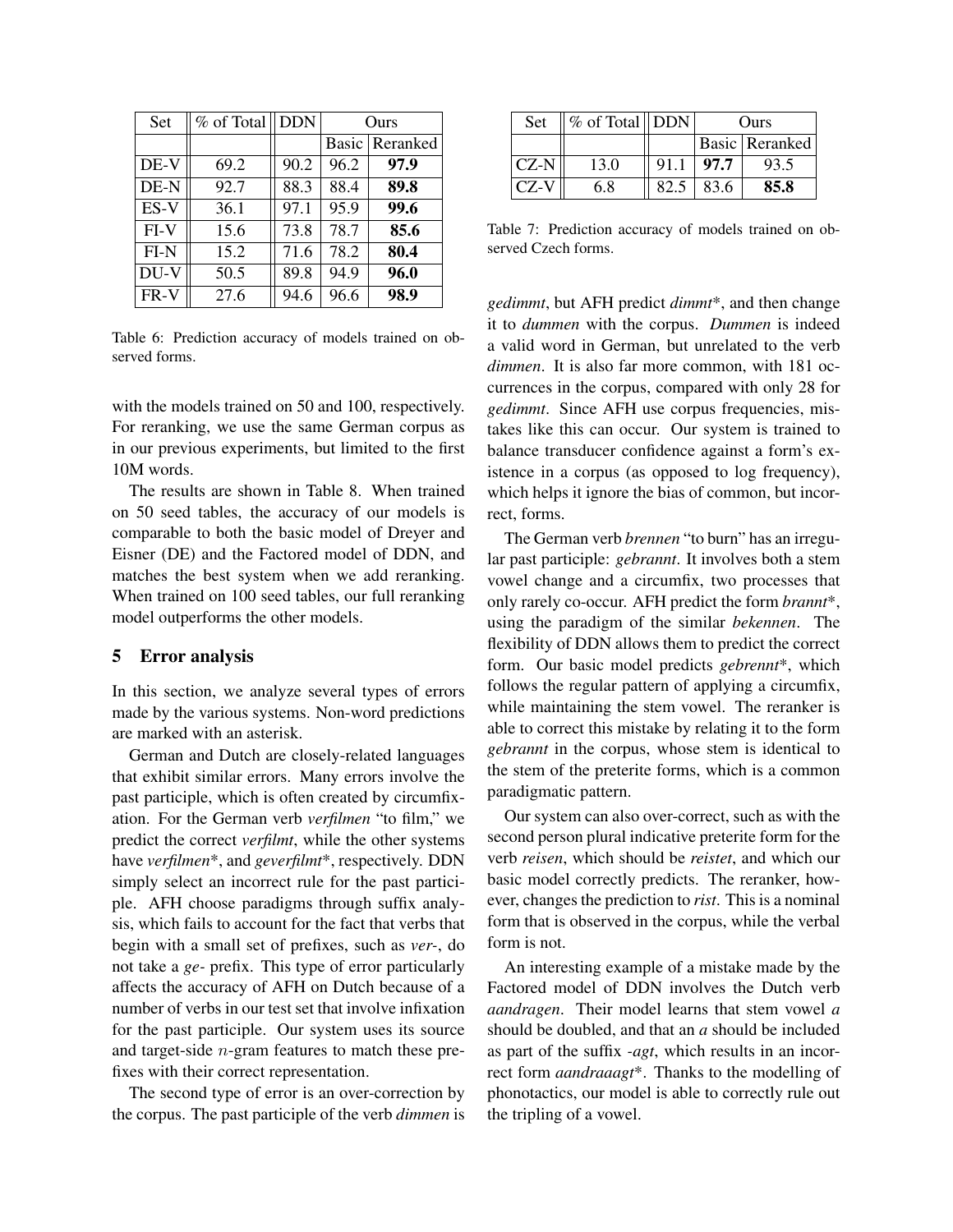| Seed Tables | DE    |      | DDN      |       | Ours         |      |
|-------------|-------|------|----------|-------|--------------|------|
|             | Basic | Full | Factored | Joint | <b>Basic</b> | Full |
| 50          | 89.9  | 90.9 | 89.6     | 90.5  | 89.7         | 90.9 |
| 100         | 91.5  | 92.2 | 91.4     |       | 92.0         | 92.6 |

Table 8: Prediction accuracy on German verb forms after training on a small number of seed inflection tables.

Finnish errors tend to fall into one of three types. First, words that involve harmonically neutral vowels, such as "e" and "i" occasionally cause errors in vowel harmony. Second, all three systems have difficulty identifying syllable and compound boundaries, and make errors predicting vowels near boundaries. Finally, consonant gradation, which alternates consonants in open and closed syllables, causes a relatively large number of errors; for example, our system predicts *\*heltempien*, instead of the correct *hellempien* as the genitive singular of the comparative adjective *hellempi* "more affectionate".

## 6 Conclusion

We have proposed an alternative method of generating inflected word-forms which is based on discriminative string transduction and reranking. We have conducted a series of experiments on nine datasets involving six languages, including four new datasets that we created. The results demonstrate that our method is not only highly accurate, but also robust against incomplete or limited inflection data. In the future, we would like to apply our method to non-European languages, with different morphological systems. We also plan to investigate methods of extracting morphological tags from a corpus, including differentiating syncretic forms in context.

## Acknowledgments

We thank Mans Hulden and Aki-Juhani Kyröläinen for their assistance in analyzing Finnish errors..

This research was supported by the Natural Sciences and Engineering Research Council of Canada, and the Alberta Innovates Technology Futures.

## References

Malin Ahlberg, Markus Forsberg, and Mans Hulden. 2014. Semi-supervised learning of morphological paradigms and lexicons. In *Proceedings of the 14th* *Conference of the European Chapter of the Association for Computational Linguistics*, pages 569–578, Gothenburg, Sweden, April. Association for Computational Linguistics.

- Harald R. Baayen, Richard Piepenbrock, and Leon Gulikers. 1995. *The CELEX Lexical Database. Release 2 (CD-ROM)*. Linguistic Data Consortium, University of Pennsylvania, Philadelphia, Pennsylvania.
- Alena Böhmová, Jan Hajič, Eva Hajičová, and Barbora Hladká. 2003. The Prague dependency treebank. In *Treebanks*, pages 103–127. Springer.
- Ann Clifton and Anoop Sarkar. 2011. Combining morpheme-based machine translation with postprocessing morpheme prediction. In *Proceedings of the 49th Annual Meeting of the Association for Computational Linguistics: Human Language Technologies-Volume 1*, pages 32–42. Association for Computational Linguistics.
- Markus Dreyer and Jason Eisner. 2011. Discovering morphological paradigms from plain text using a dirichlet process mixture model. In *Proceedings of the Conference on Empirical Methods in Natural Language Processing*, pages 616–627. Association for Computational Linguistics.
- Greg Durrett and John DeNero. 2013. Supervised learning of complete morphological paradigms. In *Proceedings of NAACL-HLT*, pages 1185–1195.
- Rong-En Fan, Kai-Wei Chang, Cho-Jui Hsieh, Xiang-Rui Wang, and Chih-Jen Lin. 2008. LIBLINEAR: A library for large linear classification. *The Journal of Machine Learning Research*, 9:1871–1874.
- Alexander Fraser, Marion Weller, Aoife Cahill, and Fabienne Cap. 2012. Modeling inflection and wordformation in SMT. In *Proceedings of the 13th Conference of the European Chapter of the Association for Computational Linguistics*, pages 664–674. Association for Computational Linguistics.
- Sittichai Jiampojamarn, Grzegorz Kondrak, and Tarek Sherif. 2007. Applying many-to-many alignments and hidden markov models to letter-to-phoneme conversion. In *Human Language Technologies 2007: The Conference of the North American Chapter of the Association for Computational Linguistics; Proceedings of the Main Conference*, pages 372–379, Rochester, New York, April. Association for Computational Linguistics.